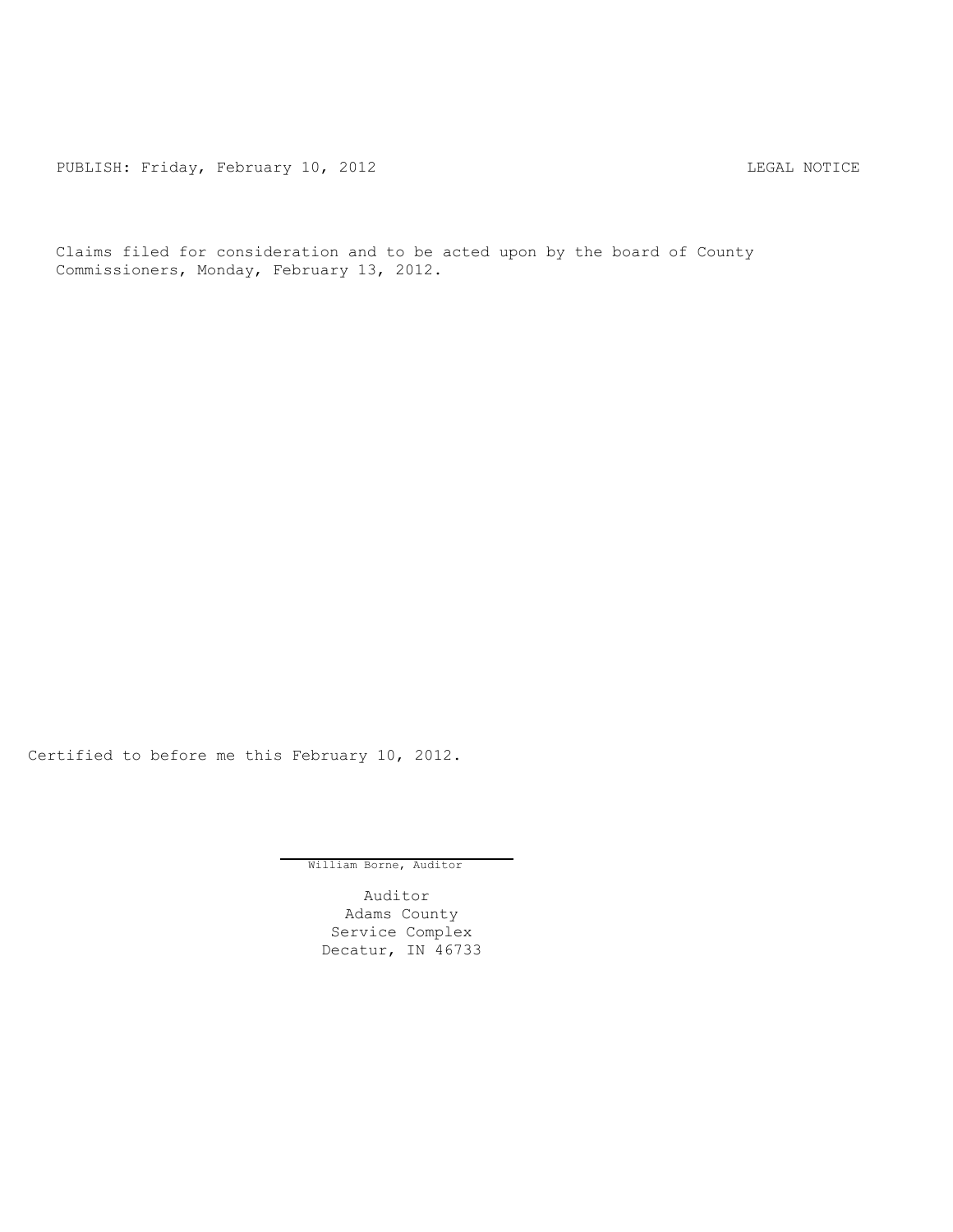

## **Claims Docket for Newspaper Adams County, Indiana**

## For Period: **12/28/2011** to **1/23/2012**

*313 W. Jefferson St. Decatur, IN 46733 (219) 724-2600*

## Date Claims to be Paid: **2/13/2012**

| <b>Vendor</b>                          | <b>Amount</b> | <b>Vendor</b>                          | <b>Amount</b> |
|----------------------------------------|---------------|----------------------------------------|---------------|
| <b>Adams County Auto Supply</b>        | 919.82        | Adams Memorial Hospital                | 40,014.57     |
| <b>Adams County Treasurer</b>          | 600,030.66    | Indiana Michigan Power                 | 11,714.12     |
| Appraisal Research Corpor              | 14,743.13     | Arnold Lumber Company                  | 293.91        |
| Baker And Sons Plumbing &              | 132.00        | Beam, Longest, And Neff                | 2,924.58      |
| Berne Ready Mix                        | 179.93        | <b>Berne Police Department</b>         | 370.00        |
| Berne Tri-Weekly News                  | 37.49         | Hoosier Blue Flame                     | 109.00        |
| Bowers, Charles                        | 2,333.33      | Chet's Pest Control                    | 120.00        |
| Cintas Location #338                   | 45.43         | City Of Decatur                        | 5,165.82      |
| Decatur True Value                     | 492.83        | <b>Complete Printing Service</b>       | 941.20        |
| Computer Systems, Inc.                 | 18,203.15     | Craigville Telephone Comp              | 119.00        |
| Decatur Daily Democrat                 | 912.46        | Decatur Dental Service                 | 1,632.80      |
| Decatur Tire Center                    | 1,092.46      | Maximus Consulting                     | 1,950.00      |
| Kiess, Duane A.                        | 50.00         | Erie Haven                             | 787.10        |
| Burkhart, Gary                         | 266.77        | Geneva Police Department               | 71.00         |
| Gordon Food Service                    | 6,273.12      | Graber Insurance, Inc.                 | 100.00        |
| Habel Animal Hospital                  | 140.00        | Haywood Printing Company               | 360.46        |
| Hilty Engine Service                   | 117.46        | Imaging Office Systems, I              | 583.25        |
| Indiana Stamp Company                  | 291.50        | Indiana State Police Trai              | 124.00        |
| Indiana University                     | 80.00         | <b>Innovative Concepts</b>             | 164.85        |
| Smith, Jan                             | 20.00         | Janitors Supply Company                | 54.75         |
| K-Mart                                 | 194.29        | Kiess Electric                         | 120.80        |
| L & S Distributing                     | 1,835.60      | Busse, Louise                          | 27.55         |
| Gresla, Mark S. Md                     | 420.25        | Maumee River Basin Commis              | 11,272.00     |
| Meshberger Brothers Stone              | 772.12        | Monroe Water Department                | 116.71        |
| Moser Motor Sales, Inc.                | 184.91        | Nena                                   | 130.00        |
| Nipsco                                 | 3,286.01      | Miller, Patrick                        | 141.00        |
| MacDonald Machinery Compa              | 1,658.60      | Portland Motor Parts, Inc.             | 262.47        |
| Smitley, Ronnie L.                     | 50.00         | Roto-Rooter                            | 220.00        |
| Selking International                  | 87.50         | Shell Fleet Plus                       | 212.06        |
| Sherwin-Williams                       | 17.53         | Shifferly Dodge                        | 265.00        |
| Baumann, Steve                         | 50.00         | <b>Summit Radiology</b>                | 553.74        |
| Smith, Teryl R.                        | 35.00         | Print Shop                             | 983.64        |
| Sheets, Thomas Wade                    | 9.94          | Barkey, Timothy L.                     | 614.42        |
| Top Supply Company                     | 119.58        | Town Of Monroe                         | 1,293.73      |
| <b>Tractor Supply Company</b>          | 16.99         | Tri-State First Aid                    | 33.35         |
| U.S. Postmaster                        | 1,030.00      | Victoria Ellis                         | 20.00         |
| Wal-Mart / GEMB                        | 354.51        | Wayne - Vaughn                         | 548.57        |
| Welder Services, Inc.                  | 45.72         | West Payment Center                    | 2,402.95      |
| Witham Toxicology Laboratory           | 913.00        | Christopher E. Harvey                  | 109.56        |
| Burry, Herman, Miller, Brown           | 2,675.00      | <b>Swiss City Veterinary</b>           | 300.00        |
| National Serv-All #091                 | 154.23        | CenturyLink                            | 281.43        |
| <b>Adams County Highway Department</b> | 659.19        | J. L. Manufacturing & Fab.             | 45.75         |
| Rekeweg, Shane                         | 1,181.76      | Myers Furniture                        | 8,214.00      |
| Hobart Sales And Service               | 2,628.60      | Waste Management                       | 263.79        |
| Indiana Assoc. Of Co. Com              | 40.00         | Decatur Veterinary Hospit              | 125.00        |
| Swiss Perfection Llc                   | 10.00         | Indiana County Auditor's               | 648.02        |
| Indiana Recorders Associa              |               | William White                          |               |
|                                        | 452.01        |                                        | 560.00        |
| Weiskopf Industries Corpo              | 402.59        | <b>Adams County Historical Society</b> | 3,600.00      |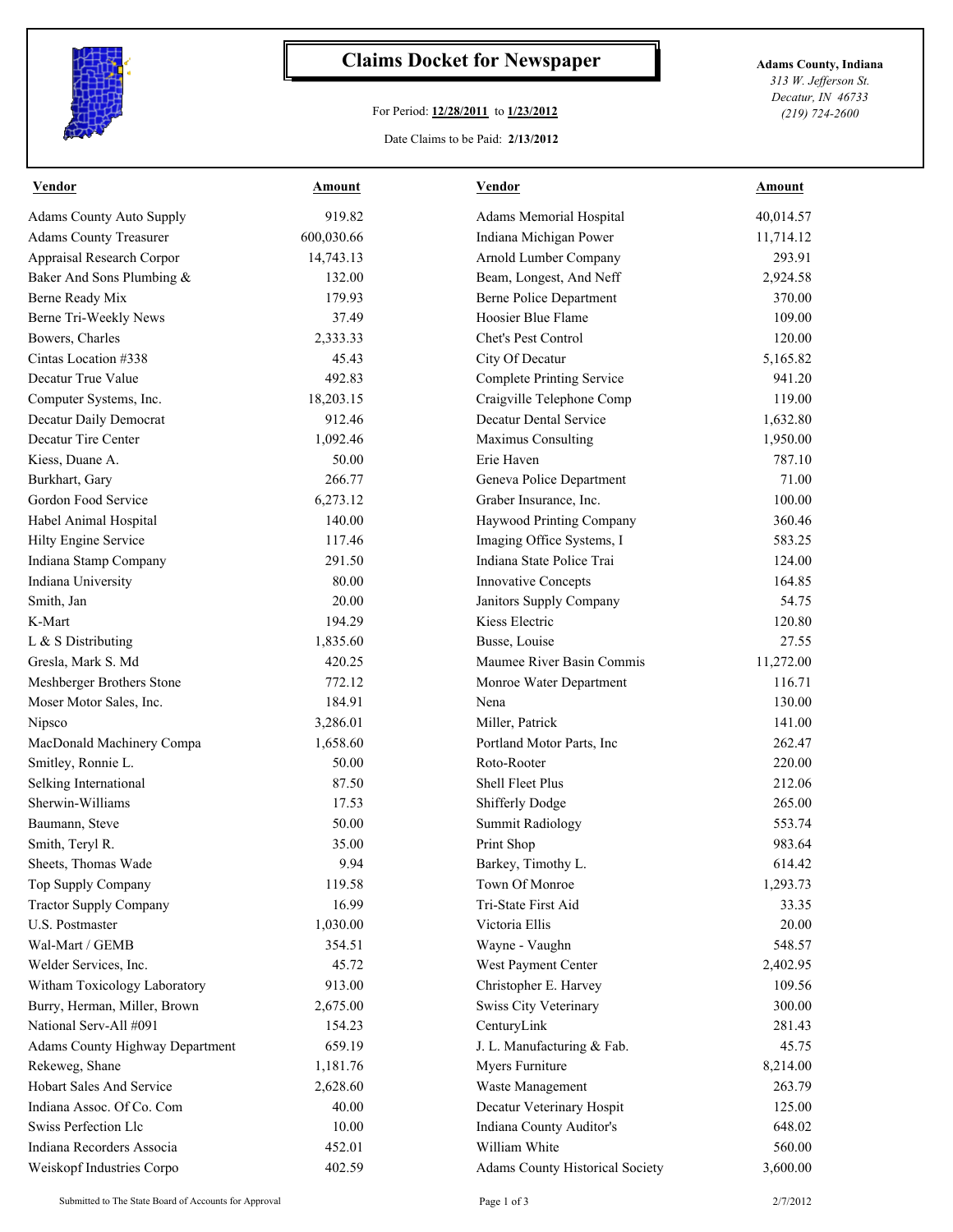| Michael M. Mahan                         | 20.00      | Richard Clutter                          | 20.00     |
|------------------------------------------|------------|------------------------------------------|-----------|
| Chad W. Sprunger                         | 1,123.29   | Manatron                                 | 40,949.18 |
| H. S. Lee, Md                            | 150.00     | Public Agency Training Co                | 275.00    |
| Ace Radiator, Inc.                       | 498.00     | Zurcher Tire, Inc.                       | 1,343.75  |
| Tom Magnan/Special Needs                 | 166.05     | Matthew Bender                           | 239.60    |
| Kristina Buckner                         | 20.24      | Indiana Dept. Of Workforc                | 72.00     |
| Donald Kuhn                              | 970.83     | Luann Rehm                               | 42.24     |
| Benicomp, Inc                            | 233,895.92 | Hometown Health Care                     | 280.43    |
| Harvest Land Co-op                       | 33,232.88  | Koorsen Fire and Security, Inc.          | 755.00    |
| Wal-Mart                                 | 42.72      | <b>Adams County Truck Repair</b>         | 187.40    |
| Law Enforcement Training Board           | 53.50      | Indiana Drug Enforcement Association     | 60.00     |
| Richard D. Spady, MD                     | 126.93     | OnlyInternet.Net Broadband & Wireless    | 2,204.00  |
| Hasler, Inc.                             | 289.50     | Impac                                    | 335.50    |
| J. Marlene Ebert                         | 426.49     | Treasurer, State of Indiana              | 693.00    |
| <b>Fastenal Company</b>                  | 232.03     | Adams County Sheriff                     | 183.00    |
| Indiana County Surveyor's Association    | 25.00      | <b>ERS Wireless Communications</b>       | 1,733.45  |
| VoMac Trucks Sales & Service             | 2,230.49   | Michael G. Werling                       | 642.50    |
| Kim A. Fruechte                          | 20.00      | Troyer's                                 | 1,893.37  |
| Edwin Ford                               | 20.00      | Harris Computer Systems                  | 20,984.98 |
| <b>Stanley Steemer</b>                   | 225.00     | <b>Uricks Trucking</b>                   | 1,397.00  |
| Bi-County Services, Inc                  | 3,276.00   | Joseph M. Johnson, III                   | 447.89    |
| Robert Barger                            | 20.00      | Alpine Falls, Inc.                       | 101.33    |
| Five Alarm Fire & Safety Equipment       | 7,317.24   | Deborah A. Schantz                       | 127.50    |
| Daniel J. Michaels                       | 20.00      | Henry R. Mayer                           | 20.00     |
| Oral and Maxillofacial Surgery           | 767.00     | Verizon Wireless                         | 1,414.81  |
| <b>Stationair's Express</b>              | 1,222.58   | SunGard Public Secctor                   | 36,968.59 |
| Landon Patterson                         | 519.01     | ReusserDesign                            | 1,025.00  |
| Matrix Integration                       | 1,184.20   | Jeff L. Sheets                           | 20.00     |
| City of Fort Wayne                       | 2,175.00   | Reggie L. Swygart                        | 20.00     |
| CDW Government, Inc.                     | 207.56     | Ron Stevens                              | 20.00     |
| Miller Land Surveying, Inc.              | 800.00     | Chad Kukelhan                            | 25.00     |
| Cochran Distributing                     | 75.00      | Microvote General Corporation            | 9,500.00  |
| Cintas Location #G64                     | 588.80     | Marco Developments, LLC                  | 3,796.49  |
| Nussbaum Mechanical, LLC                 | 3,595.67   | Julie Jahn                               | 50.00     |
| LBH Chemical & Industrial                | 1,768.42   | Fort Wayne Medical Laboratory            | 56.00     |
| Dell Marketing L.P.                      | 2,676.24   | Kenneth A. Straub                        | 20.00     |
| IN Assoc. of Co. Supervisors & Engineers | 80.00      | <b>IKON Office Solutions</b>             | 461.11    |
| Office Depot                             | 197.88     | Stan A. Stoppenhagen                     | 20.00     |
| Commonwealth Engineers, Inc.             | 9,160.00   | Decatur Ace Hardware                     | 373.27    |
| Association of Indiana Counties          | 150.00     | First Response                           | 222.92    |
| Teresa Thieme                            | 20.00      | O'Reilly Auto Parts                      | 63.36     |
| William Grimm                            | 27.72      | Phil Eicher                              | 50.00     |
| Global Gov't/Ed                          | 1,215.63   | Anna Steiner                             | 50.00     |
| Paperless Business Solutions, LLC        | 250.00     | Central Customer Charges                 | 987.23    |
| Red Gate Software, Ltd.                  | 2,098.60   | Treasurer, State of Indiana              | 151.80    |
| Eastern Alliance Insurance Company       | 476.99     | Eric Orr                                 | 1,412.00  |
| 3M Electronic Monitoring                 | 9,498.05   | Ebberts Seed and Chemical                | 45.00     |
| Confirmdelivery.com                      | 279.39     | Mark Chaffins                            | 20.00     |
| <b>Indigital Telecom</b>                 | 4,311.88   | J. P. Cooke Company                      | 73.03     |
| <b>NADA Appraisal Guides</b>             | 25.00      | GE Capital Information Technology Soluti | 3,909.09  |
| Bertsch-Frank & Associates, LLC          | 1,080.00   | Alicia Bates                             | 125.00    |
| Timothy R. Taylor                        | 20.00      | Eran Hackman                             | 14.96     |
| Derek C. Augsburger                      | 20.00      | Pitney Bowes, Inc.                       | 885.99    |
| Medline Industries, Inc.                 | 660.51     | Decatur Computer Repair                  | 100.00    |
| Fort Wayne Mad Ants                      | 340.00     | Mediacom, LLC                            | 676.50    |
| Schenkel Shultz Architecture             | 11,402.72  | Gerber & Company Foods, LLC              | 196.25    |
| Jerry Geimer Contracting                 | 1,170.00   | Versant Funding, LLC                     | 23,094.00 |